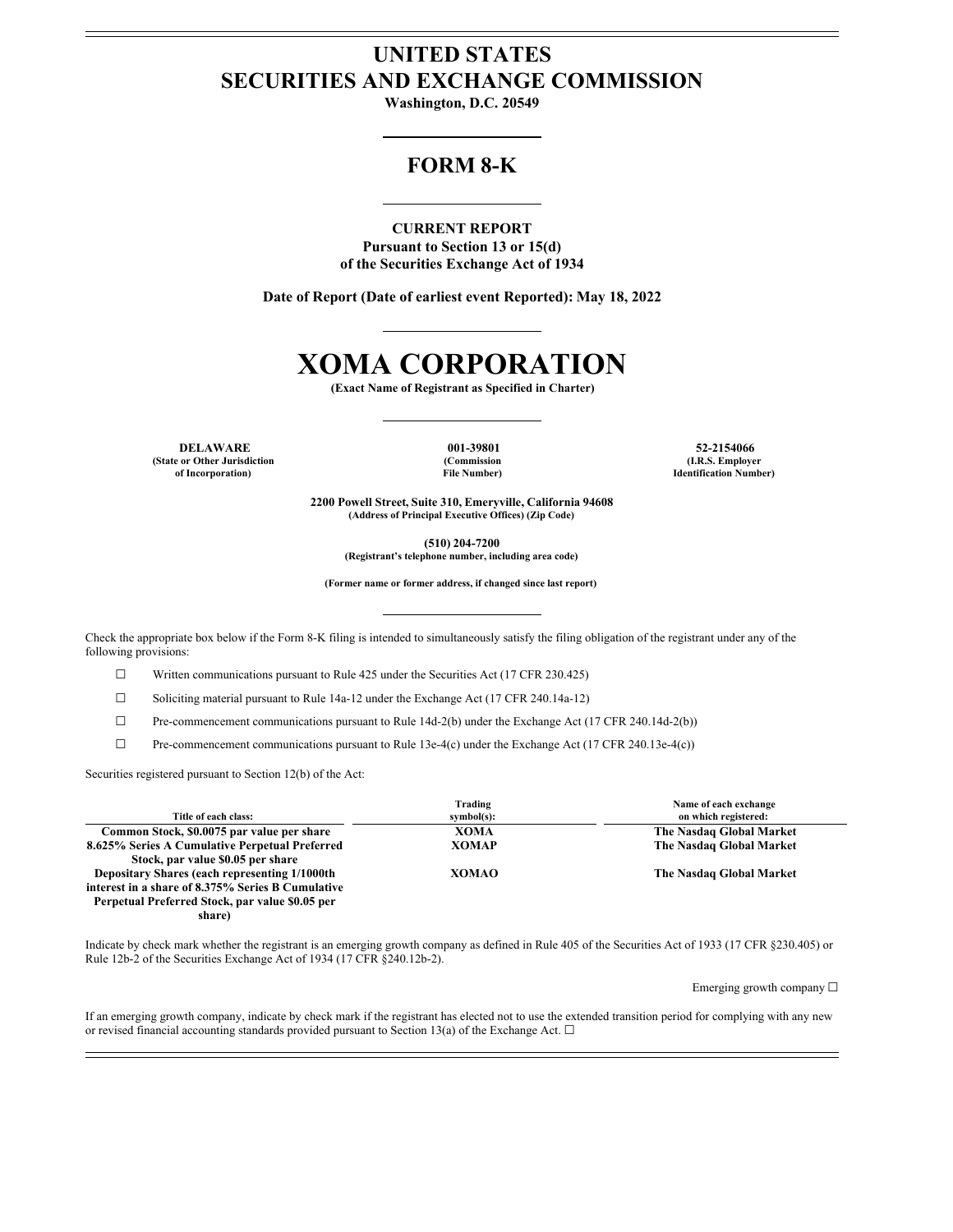#### Item 5.02. Departure of Directors or Certain Officers; Election of Directors; Appointment of Certain Officers; Compensatory **Arrangements of Certain Officers.**

The 2022 Annual Meeting of Stockholders of XOMA Corporation (the "Company") was held on May 18, 2022 in a virtual meeting format, pursuant to notice duly given (the "Annual Meeting"). At the Annual Meeting, the stockholders of the Company approved the amendment of the Company's Amended and Restated 2010 Long Term Incentive and Stock Award Plan (the "Plan") to increase the aggregate number of shares of common stock authorized for issuance under the Plan by 275,000 shares. A summary of the Plan is set forth in the Company's definitive proxy statement on Schedule 14A, filed with the Securities and Exchange Commission on April 17, 2022.

#### **Item 5.07 Submission of Matters to a Vote of Security Holders.**

Proxies for the Annual Meeting were solicited by the Board pursuant to Section 14(a) of the Securities Exchange Act of 1934, as amended, and there was no solicitation in opposition to the Board's solicitations. Only stockholders of record as of the close of business on March 21, 2022, were entitled to vote at the Annual Meeting. As of March 21, 2022, the record date for the Annual Meeting, 11,395,902 shares of common stock of the Company were outstanding and entitled to vote at the Annual Meeting, of which 6,967,232 shares of common stock of the Company were represented, in person or by proxy, constituting a quorum. The final results of the stockholder vote on each proposal brought before the Annual Meeting were as follows:

(a) **Proposal 1**. Each of the eight (8) nominees for election to the Board was elected to serve for aone-year term based upon the following votes:

|                      |            |                 | <b>BROKER</b>   |
|----------------------|------------|-----------------|-----------------|
| <b>NAME</b>          | <b>FOR</b> | <b>WITHHELD</b> | <b>NON-VOTE</b> |
| James R. Neal        | 5,826,545  | 289,330         | 851,357         |
| W. Denman Van Ness   | 5,726,767  | 389,108         | 851,357         |
| Joseph M. Limber     | 5,831,284  | 284.591         | 851,357         |
| Jack L. Wyszomierski | 5,777,897  | 337,978         | 851,357         |
| Matthew D. Perry     | 6,091,989  | 23,886          | 851,357         |
| Barbara Kosacz       | 5.916.340  | 199.535         | 851,357         |
| Natasha Hernday      | 6.024.789  | 91.086          | 851,357         |
| Heather L. Franklin  | 6.099.282  | 16.593          | 851.357         |

(b) **Proposal 2**. The amendment of the Company's Amended and Restated 2010 Long Term Incentive and Stock Award Plan, to increase the aggregate number of shares of common stock authorized for issuance thereunder by 275,000 shares.

| FOR       | <b>AGAINST</b> | <b>ABSTAIN</b> | <b>BROKER</b><br><b>NON-VOTE</b> |
|-----------|----------------|----------------|----------------------------------|
| 5,922,705 | 186.373        | 6.797          | 851.357                          |

(c) **Proposal 3**. The appointment of Deloitte & Touche LLP to act as the Company's independent registered public accounting firm for the 2022 fiscal year was ratified based upon the following votes:

| FOR       | <b>AGAINST</b> | <b>ABSTAIN</b> | <b>BROKER</b><br><b>NON-VOTE</b> |
|-----------|----------------|----------------|----------------------------------|
| 6,940,545 | 8.419          | 18.268         | N/A                              |